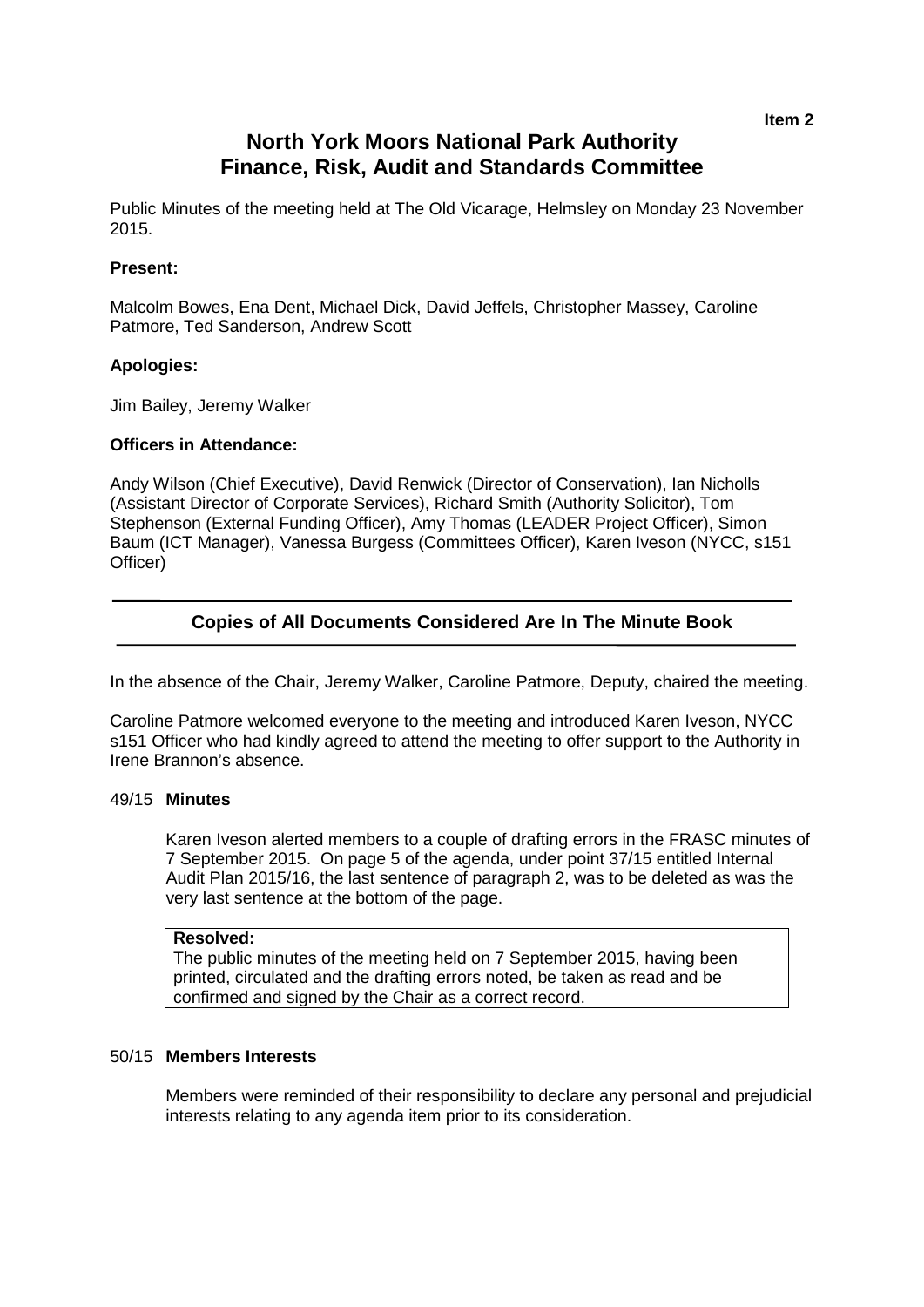### 51/15 **Exclusion of the Public**

### **Resolved:**

The public were excluded from the meeting during consideration of each of the items of business shown in column 1 of the following table on the grounds that each involved the likely disclosure of exempt information as defined in the paragraph of Part 1 Schedule 12A to the Local Government Act 1972 specified in column 2:-

| 15<br>16 | 1,2,34<br>1,2,3,4 |  |
|----------|-------------------|--|

#### 52/15 **Annual Audit Letter**

Considered:

The report of the Director of Corporate Services.

Andy Wilson, Chief Executive advised Members that with Irene Brannon, Director of Corporate Services being absent due to illness and with an existing vacancy in the finance dept., Karen Iveson would be supporting the Authority in the short term.

Caroline Patmore, asked Officers to pass the Members best wishes on to Irene.

Karen Iveson informed members that the Annual Audit had now been concluded and there were no significant issues, which was good news for the Authority. The accounts were signed off at the end of September 2015.

Malcolm Bowes commented on the good news.

**Resolved:** Members accepted the content of the report and the **Appendix**.

#### 53/15 **Finance Update**

Considered:

The report of the Director of Corporate Services

Karen Iveson gave members a presentation, including an update on the financial situation for the period 1 April 2015 to 30 September 2015; including a request to transfer £178k underspend to reserves.

Members commented on the following:

- Car parking 15% up on target, compared to the previous year, was the increase due to increased car park charges or increased usage of car parks?
- Likely underspend and any concerns associated with it?
- TEL project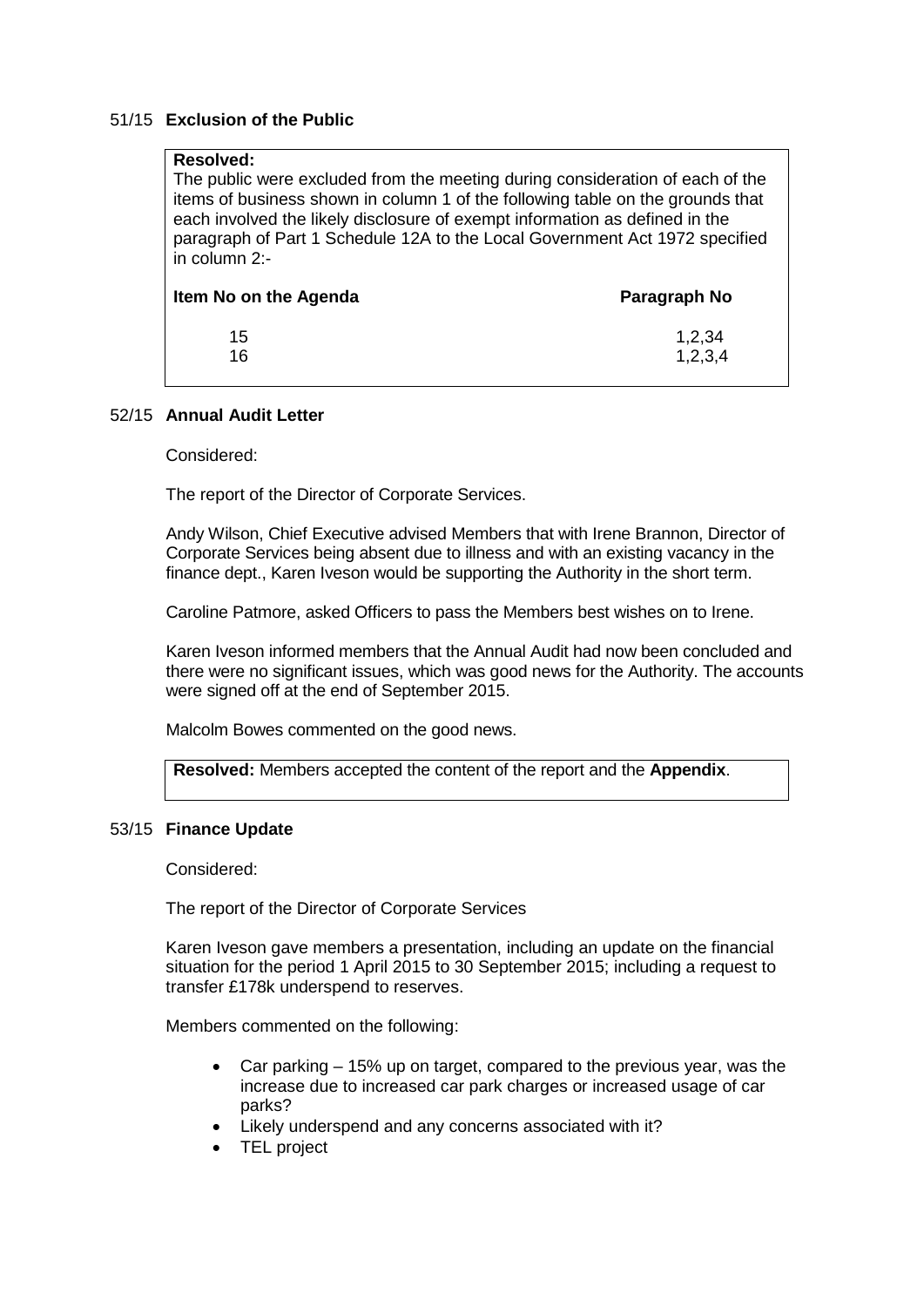Andy Wilson informed members that the increased car park income was due to increased usage and better enforcement. Cycling at Sutton Bank was helping with the increase along with more visits to the Park.

Regarding the underspend, the Chief Executive informed members that the figure could be as high as £300k as the budget update didn't include the £150k recently received from York Potash. Andy Wilson informed members that the Authority was continuing with the previously agreed programme of Officers spending more of their time on income generation this year, especially in relation to external funding.

Members agreed that the Authority was right to concentrate on income.

One Member asked about the Authority's Pension situation, given that returns were currently performing poorly.

Karen Iveson advised members that it was too soon to be concerned about the current pension situation. Pensions were a long term issue and that the Authority should have a better idea about how its pensions were progressing after the next valuation which was due to take place in autumn 2016.

Andy Wilson advised members that there were some work elements which Officers currently hadn't had the internal capacity to do, such as developing further investment in Sutton Bank. A brief discussion on income verses spend then followed with members agreeing that the Authority should continue to focus its efforts on income generation as this would bring long term benefits.

**Resolved:** Members approve the virements at **Appendix 4**, commented on the report and agreed to allow the Chief Executive and the s151 Officer, Karen Iveson to handle the transfer of monies into reserves.

### 54/15 **Update on Health & Safety Actions**

Considered:

The report of the Assistant Director of Corporate Services

Ian Nicholls updated members on a recent H&S incident involving one of the Authority's car park wardens who slipped off a step ladder and broke his arm whilst applying bitumen paint to the roof of the car park warden's hut. Key points:

- The warden is likely to be off work for a couple of months
- The incident has been reported to the H&S Executive
- The injured warden hadn't told his manager that he was going to undertake the task
- The injured warden had used his own ladder, paint etc.
- Authority Officers will discuss with car park wardens, at their end of season meeting, the range of tasks they should do. They should speak to their managers before undertaking any additional tasks. It was noted that all the Car Park Wardens will be written to regarding this.

Caroline Patmore, Chair, asked the Authority to pass on the best wishes of all the members to the injured car park warden.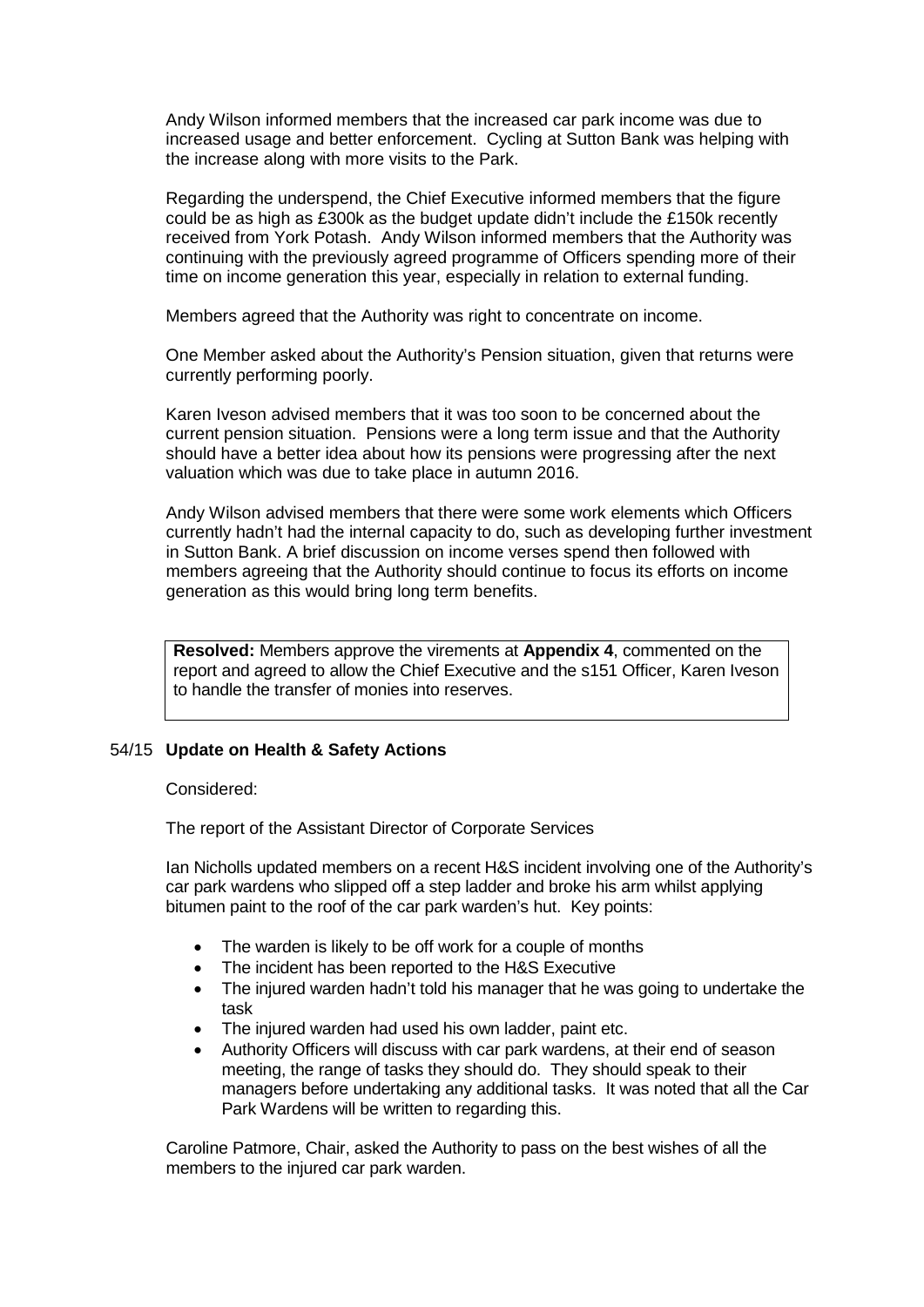Members asked about the following:

- How accident happened, was surface unstable?
- If the task had been mentioned to management, would the work still have been undertaken?
- Was management aware that the roof needed repairing?
- Possible compensation claim?

Ian Nicholls, Assistant Director of Corporate Services informed members that:

- Management would have supplied suitable equipment and risk assessed the task had they known the car park warden wished to undertake the work
- No mention had been made by the member of staff regarding a possible compensation claim; the Authority cannot mitigate against people providing their own equipment to complete tasks without informing their manager of their intentions.
- A claim for compensation had been received for a previous injury case (An ATV accident in October 2014) and the Authority, together with their insurers, was vigorously contesting the claim

One member voiced his concerns about governance of safety issues, saying that he thought the FRAS Committee should have a regular role in H&S and that matters of H&S should be brought to the committee in a more structured way.

Ian Nicholls informed members that two formal H&S reports go to committee each year, February FRASC and December NPA, and this has been the case for the last few years. This approach had also been agreed by members, but he said that he would be very happy to increase the level of reporting as required by members.

Ian Nicholls reminded members of the recent presentation by Dominic Passman, NYCC H&S Manager, regarding Authority Members health and safety responsibilities and agreed to summarise the slides/questions members should be aware of as part of the H&S report at December NPA.

**Action:** Ian Nicholls to include H&S presentation information in his December NPA H&S update.

**Resolved:** Members noted the content of the report. Members agreed that H&S should be listed as a standing item on every FRASC agenda, to be used as and when the Authority had a H&S matter to bring to members attention.

#### 55/15 **Budget Estimate**

Considered:

The report of the Director of Corporate Services

In the absence of Irene Brannon, Andy Wilson, Chief Executive, updated members on proposals for the 2016/17 budget, advising that the Authority was still waiting for its settlement information from Defra, but that it may not be received until January 2016. He went on to say that much of Defra's money was tied to EU and Flood Defence work whilst the remaining money could see further cuts of up to 30%. However the Secretary of State had given positive feedback regarding National Parks, especially with the recent announcement that the areas of the Lakes and Dales National Parks were to be extended.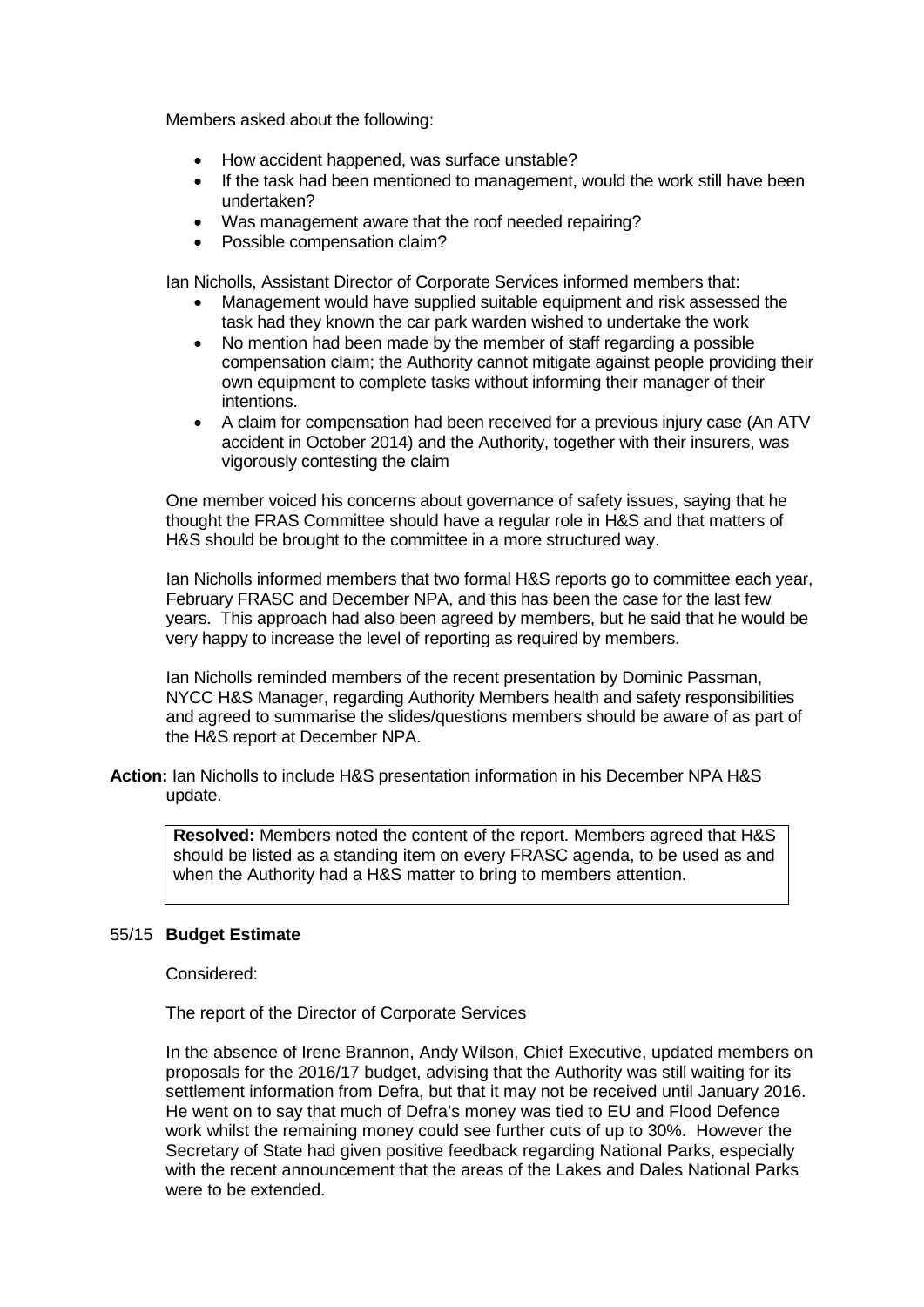Andy Wilson informed members that whilst the Authority was working on ideas for next year's budget, the budget setting process was difficult with the current shortage of staffing in the Authority's finance department and the lack of grant settlement information. Andy advised that these two factors may lead to more changes to the budget in Feb/Mar 2016, but that any changes would be brought to March NPA for consideration once Directors and staff had been consulted.

Officers and Members await further information

**Resolved:** Members noted the proposals for the budget 2016/17 and the contents of the report, and approved the work to date including the allocation of reserves in section 5.

### 56/10 **Mid-Year Treasury Management Review**

Considered:

The report of the Treasurer

Karen Iveson, s151 Officer, updated members on the Authority's 2015/16 Treasury management activities up to 30 September 2015. Karen asked members to note two amendments on page 53 of the agenda under points 3 and 4 as follows:

At the bottom of the table under point 3 – 2017/18 (update 23 November 2015) the Borrowing figure should read 281.0, not 300.0 as shown and the Total figure should read 459.2, not 478.2 as shown.

At the bottom of the table under point 3 - 2017/18 (update 23 November 2015) the Borrowing figure should read 300.0, not 175.1 as shown and the Total figure should read 478.2, not 353.3 as shown.

Karen Iveson advised members of the pressures on investments due to current interest rates, but advised that the Authority's reserves were keeping the organisation buoyant.

One member asked whether a rate rise would be of benefit to us.

Karen Iveson advised members that a rate rise would result in higher investment income and the Authority did not currently borrow any money, so would not have to worry about higher interest payments..

**Resolved: T**he Finance, Risk, Audit and Standards Committee:

- (i) noted the position on the Authority's 2015/16 Treasury Management activities up to 30 September 2015
- (ii) approved the revised Prudential Indicators for the period 2015/16 to 2017/18, as set out in **Appendix B** including the revised Prudential Indicator 4 – Authorised Limit for External Debt for 2015/16 of £428.4k.

(iii) noted the amendments to the figures at points 3 and 4 of the agenda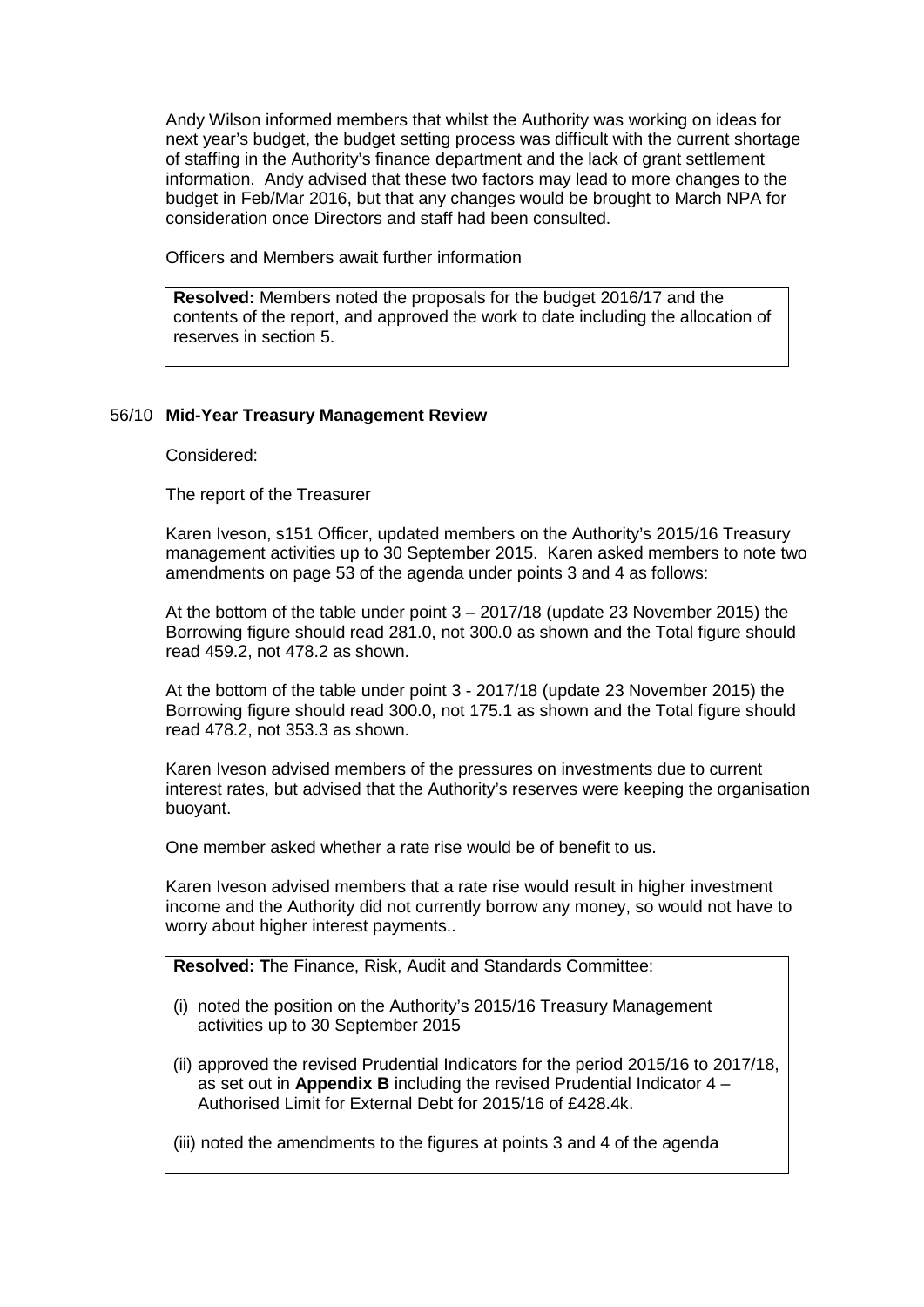### 57/10 **Monitoring of Performance Indicators**

Considered:

The report of the Director of Corporate Services

The Chief Executive informed members that the Authority was suffering from a lack of capacity to produce the PI information and was considering how best to manage and report PI's in the future. Two possible options might be to either contract the work out each year for a small fee or ask a volunteer to undertake the work. The Authority is planning to consider the options as part of the business plan over the next 12 months.

Members made the following comments:

- Using an outside contractor might be a better way to obtain a realistic view
- Consider changing the measures and how they are presented. Percentage of audience reached
- Important to get the figures right

**Resolved:** Members noted the contents of the report.

#### 58/10 **Risk Management Update**

Considered:

The report of the Director of Corporate Services

In the absence of the Director of Corporate Services, Karen Iveson, s151 Officer, informed members that good progress had been made to date, but the Authority was mindful of a number of outstanding actions to be sorted by year end.

**Resolved:** Members noted the contents of the report and the appendices.

#### 59/15 **External Funding**

Considered:

The report of the External Funding Officer.

Tom Stephenson, External Funding Officer, updated members on the current funding work taking place.

Members commented on:

- TEL Decision on  $2^{nd}$  stage of bid is due Feb-Mar 2016. If successful there will be a need to provide matched funding. Some money has already been raised or is being bid for to support this work, but will the Authority be able to raise the remaining money required?
- LEADER programme progressing. Hoping to be in a position to progress further by end of January 2016.

Andy Wilson, Chief Executive informed Members that the Authority should be able to find the necessary funds to support the TEL project.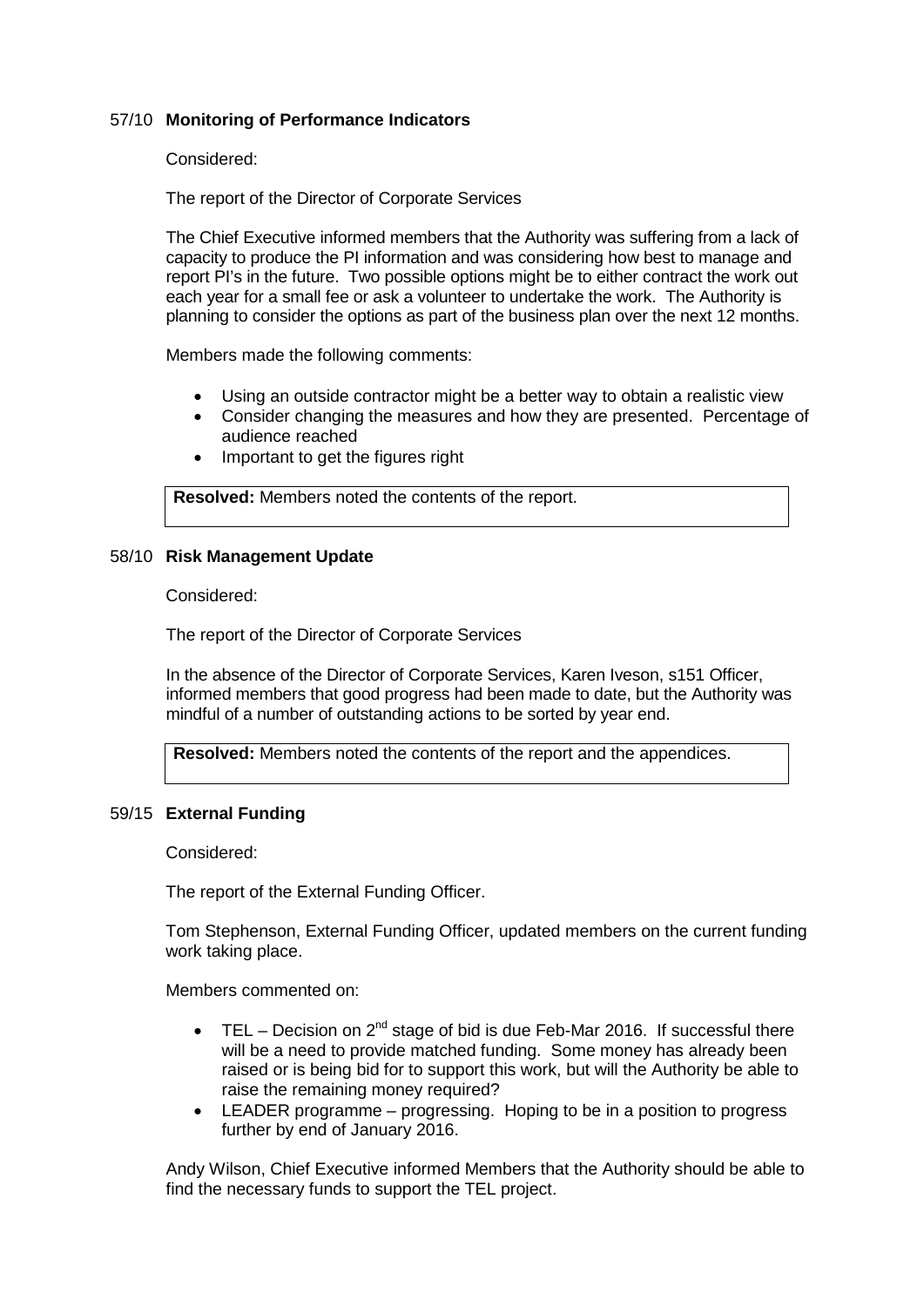**Resolved:** Members approved the contents of the report, the current work being done to secure external funding and the future approach outlined to developing and prioritising projects.

### **Andrew Scott left the meeting at 11.40am**

### 60/15 **GIS Update and Engaging the Public, Verbal Presentation by Simon Baum, ICT Manager**

Simon Baum gave members a brief presentation on the new Earth Light GIS system which the Authority has purchased, explaining the significant benefits the system offers: Full site licence so the whole Authority can access, ease of use, Desktop to Server application, can be used as an information tool with members of the public, especially Planning related enquiries plus the system can publish maps easier to website.

Members were impressed by the system and thought it would be beneficial to promote widely via parish forums, newsletters etc.

Simon Baum also briefly showed members how the Authority had been making use of Go Pro technology, to film meadow clearing at Sutton Bank and how the technology can be used as a training tool with Apprentices/Volunteers with practical skills such as bridge building.

Simon Baum gave members a short refresher session on how to access the members extranet and navigate to the committee calendar area to view agenda papers. He advised members that if any of them were still experiencing difficulties in accessing reports, then they should seek further guidance/support from the IT team.

………............................................................................................................................. (Chair) 1 February 2016